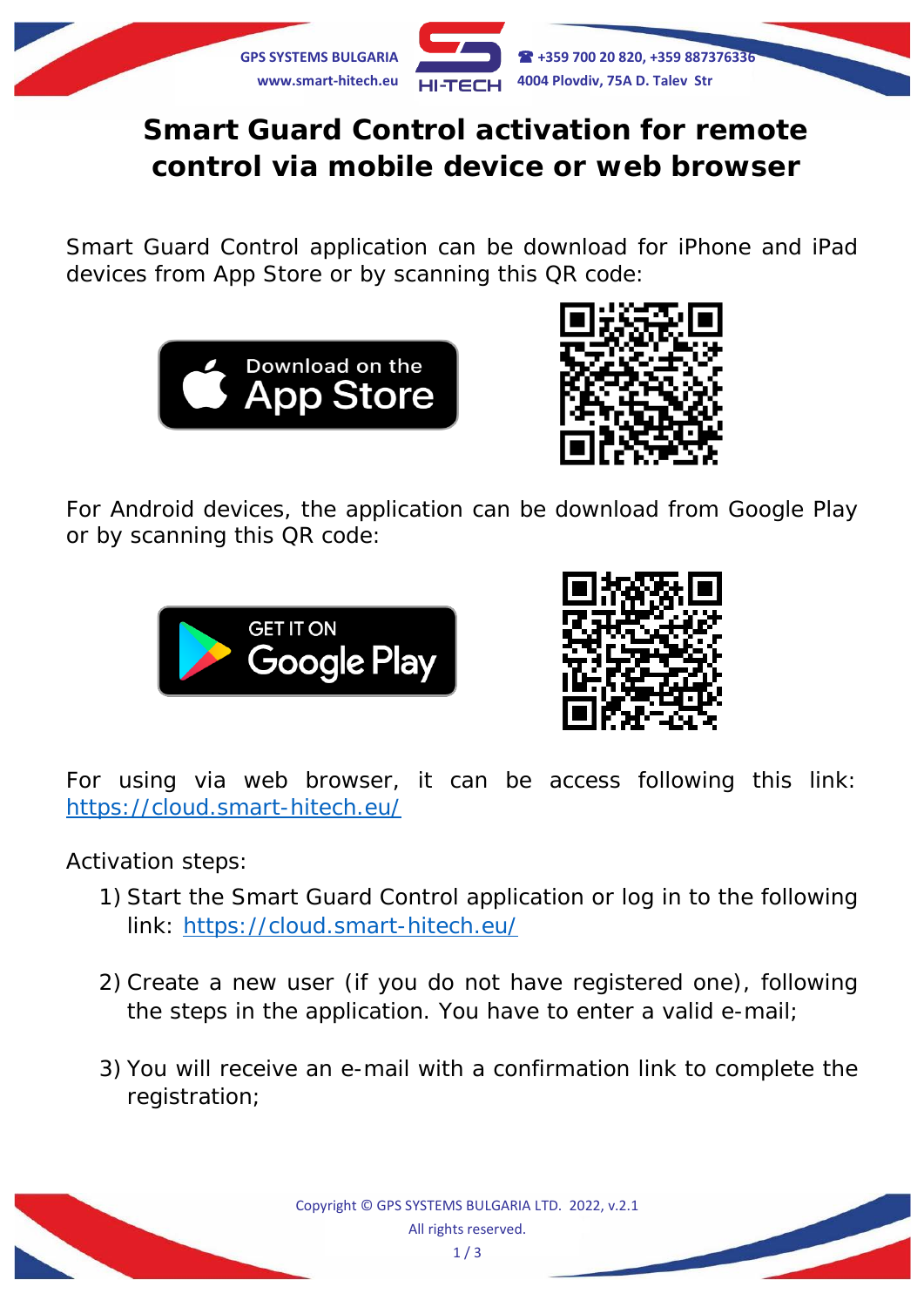

- 4) If you do not receive a confirmation email for a long time, check your email for spam or create a new one using the "forgotten password" option by entering the E-mail with which you made the registration in the "E-mail" field;
- 5) After registration confirming, you can log in with your username (entered e-mail) and password;

After successful login, you can add a new object. In order to do this, you will need:

**1. Each control panel serial number** – it is located on the top of the panel's PCB but you can find it from the keypad's menu options. The SN of the panel is visible after entering a user code and is located in the menu "SN PANEL"



Remember (save) the panel's serial number.

## **2. Cloud password (PIN)**



Remember (save) entered password for CLOUD PIN.